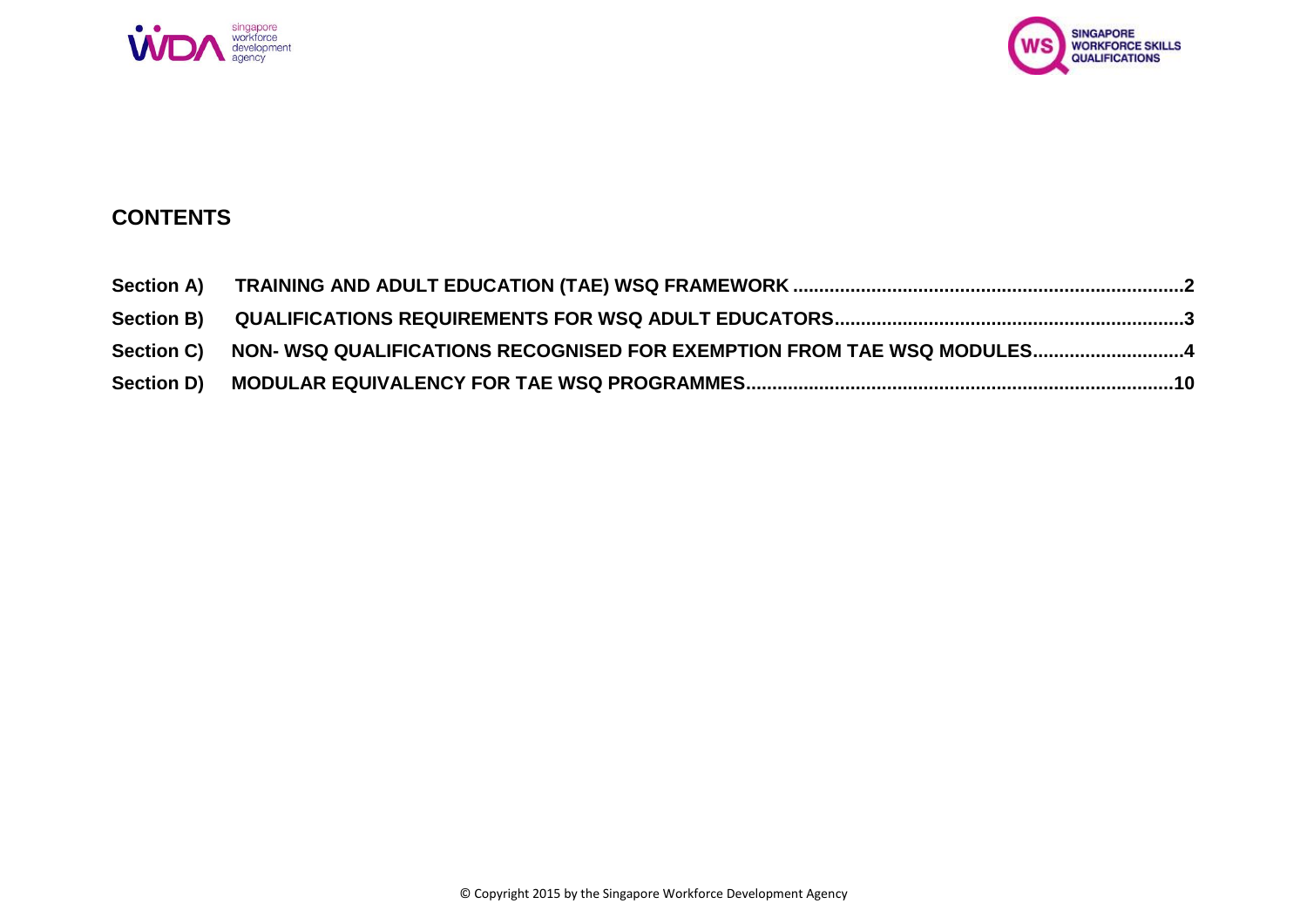



#### <span id="page-1-0"></span>**Section A) TRAINING AND ADULT EDUCATION (TAE) WSQ FRAMEWORK**

Under the Training and Adult Education (TAE) WSQ framework, the following WSQ programme and qualifications are available to qualify Adult Educators (AE) to function as WSQ Trainers, Assessors and Curriculum Developers to perform design, development, delivery and assessment for WSQ courses for various industry WSQ frameworks:

- 1. WSQ Workplace Trainer Programme (WTP) a WSQ level 2 programme
- 2. WSQ Advanced Certificate in Training and Assessment (ACTA) a WSQ level 3 qualification
- 3. WSQ Diploma in Adult and Continuing Education (DACE) a WSQ level 4 qualification

Each programme or qualification consists of modules that are designed to equip the AE with competencies based on industry endorsed competency standards for the TAE sector. The descriptions of the learning outcomes of the modules are available at: <http://www.ial.edu.sg/index.aspx?id=11>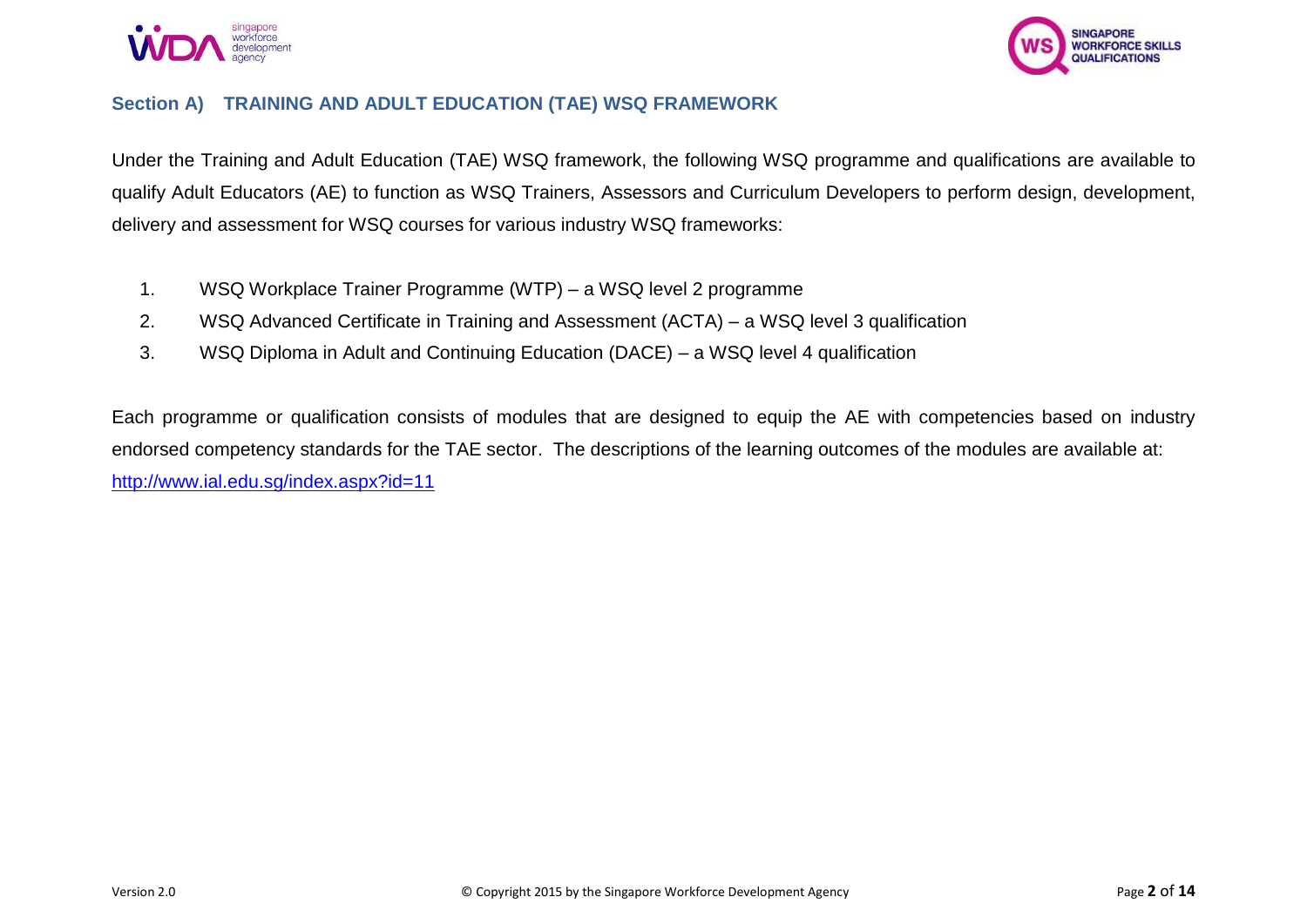



#### <span id="page-2-0"></span>**Section B) QUALIFICATIONS REQUIREMENTS FOR WSQ ADULT EDUCATORS**

#### **Table 1: Qualifications requirements for WSQ Adult Educators as at 1 October 2015**

| <b>WSQ AE Role</b>                                                     | Public WSQ ATOs                                                    | In-House WSQ ATOs <sup>2</sup>                                                  |  |
|------------------------------------------------------------------------|--------------------------------------------------------------------|---------------------------------------------------------------------------------|--|
| <b>WSQ Trainer and/or Assessor</b>                                     | At least 80% <sup>3</sup> with ACTA qualification or<br>equivalent | At least 80% <sup>3</sup> with WTP or equivalent                                |  |
| <b>WSQ Curriculum Developer</b>                                        | 100% with DACE qualification or equivalent                         | At least one must attain ACTA <sup>4</sup><br>qualification or equivalent       |  |
| <b>WSQ Master Trainer 5</b><br>(applicable for In-house WSQ ATOs only) | Not applicable                                                     | At least one WSQ master trainer with<br><b>ACTA</b> qualification or equivalent |  |

- *1 Public WSQ Approved Training Organisations (ATOs) are training providers that conduct WSQ training and/or assessment for the public.*
- *2 In-house WSQ ATOs are companies/organisations that conduct WSQ training and/or assessment internally within their organisation for their own staff only.*
- *3 Proportion of total unique AEs deployed for each course.*
- *4 Individuals who are performing WSQ Curriculum Developer responsibilities for in-house WSQ ATOs and who enrol for the 5th version of ACTA (ACTA v5)* are advised to further their learning by completing the 2 curriculum development modules (Develop Curriculum and Instruction for Adult Learning *Programme + Develop and Review Competency-based Assessment) under the Diploma in Adult and Continuing Education Version 2 (DACE v2).*
- *5 The WSQ Master Trainer and WSQ Curriculum Developer for the in-house WSQ ATO can be the same person.*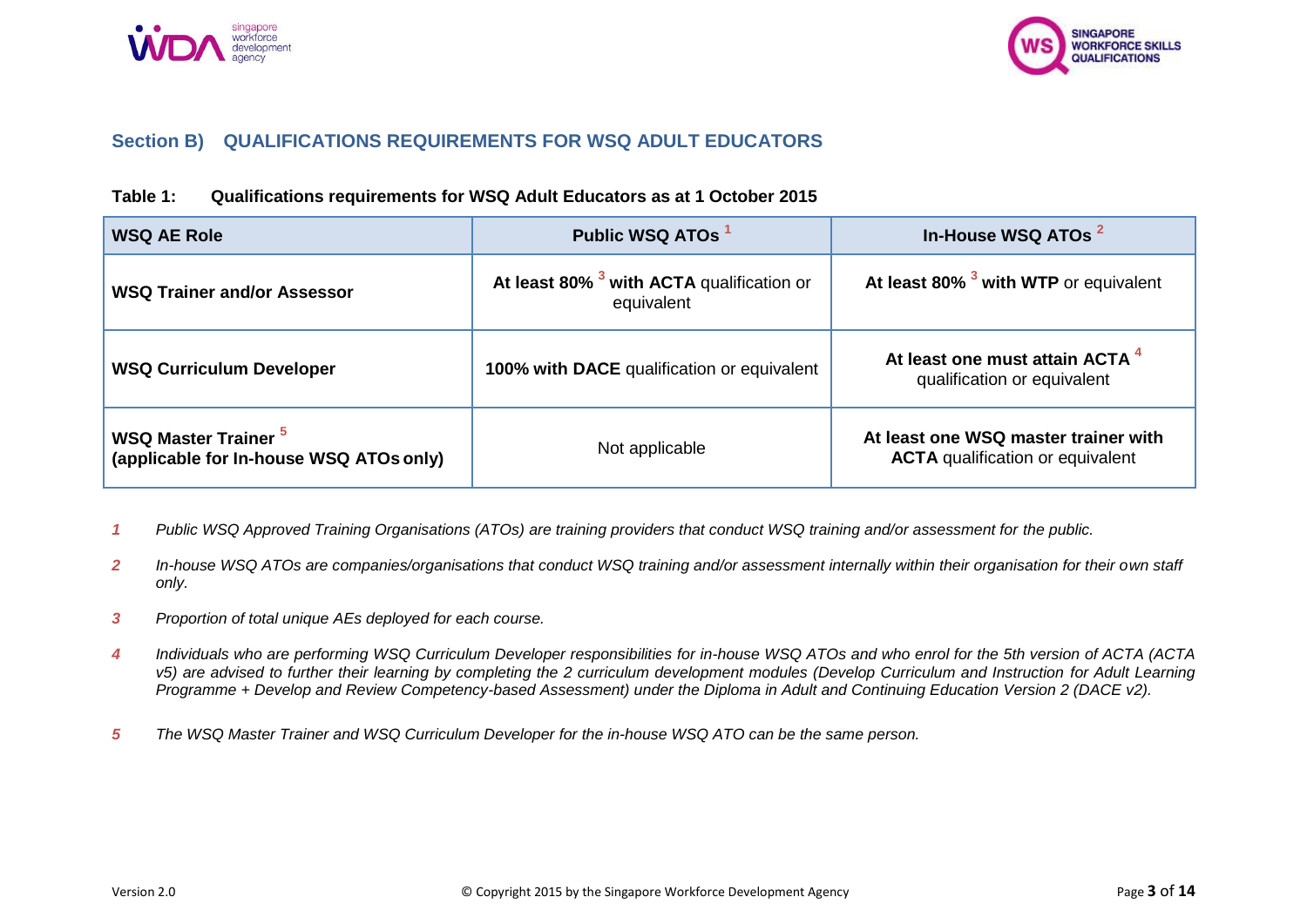



#### <span id="page-3-0"></span>**Section C) NON- WSQ QUALIFICATIONS RECOGNISED FOR EXEMPTION FROM TAE WSQ MODULES**

AEs can apply for credit exemption by submitting to Institute for Adult Learning Singapore (IAL) the "*TAE WSQ Credit Exemption*" application form (available from [http://www.ial.edu.sg/index.aspx?id=35\)](http://www.ial.edu.sg/index.aspx?id=35) in accordance with the following **terms and conditions:** 

- 1. Applicants may apply for exemption from TAE WSQ modules based on the recognised non-WSQ qualifications at Tables 2, 3 and 4, which they had previously attained.
- 2. The exemption will only take effect if the applicant successfully completes the full TAE WSQ programme/qualification by successfully completing the remaining TAE WSQ module(s). For TAE WSQ qualifications i.e. ACTA and DACE, the applicant will be issued the full WSQ qualification by the ATO who delivered the final remaining TAE WSQ module.
- 3. An administration fee will be charged for each exemption application.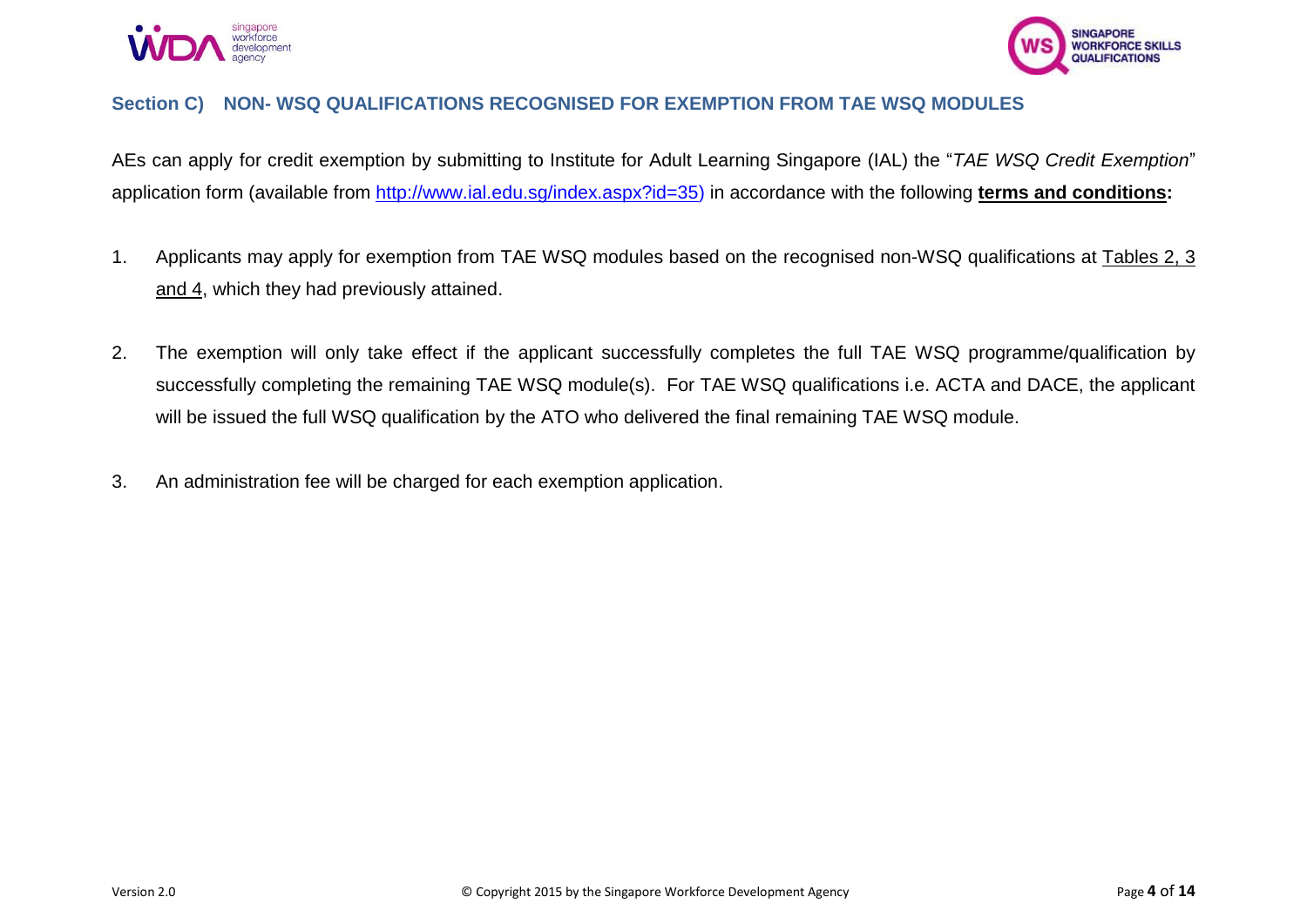



### **Table 2: Non-WSQ Qualifications Recognised for Exemption for WSQ Workplace Trainer Programme (WTP) Version 2 Modules**

| S/N            | <b>Country</b> | <b>Recognised Non-WSQ Qualifications /</b><br><b>Certificates</b>                                          | <b>Exempted WTP v2 Modules*</b> | <b>Additional ACTA v5 Module^</b><br><b>Required to be Completed</b> |
|----------------|----------------|------------------------------------------------------------------------------------------------------------|---------------------------------|----------------------------------------------------------------------|
| W <sub>1</sub> | England        | Institute of Leadership and Management -<br>ILM Level 3 Certificate in Workplace<br>Coaching and Mentoring | WTP M1.<br>WTP M2               | $ACTA$ v5's $M4$                                                     |
| W <sub>2</sub> | England        | City and Guilds -<br><b>IVQ Level 2 Diploma in Training Skills</b>                                         | WTP M1,<br>WTP M <sub>2</sub>   | $ACTA$ v5's $M4$                                                     |

**\* To complete the WSQ Workplace Trainer Programme (WTP) Version 2, an AE must complete the following modules:**

| <b>Abbreviation</b> | <b>Competency Standard Title</b> | <b>Competency Standard Code</b> |
|---------------------|----------------------------------|---------------------------------|
| WTP M1              | Facilitate workplace learning    | (TR-DAT-201C-1)                 |
| WTP M2              | Assess competence                | (TR-DAT-302C-1)                 |

Note: WTP M2 covers the same competency standard as ACTA v5 M5.

The descriptions of the learning outcomes of the modules are available at <http://www.ial.edu.sg/index.aspx?id=784>

*^* For the exemptions to take effect, applicants must also successfully complete ACTA Version 5 Module 4 (M4) "Interpret the Singapore Workforce Skills Qualifications System".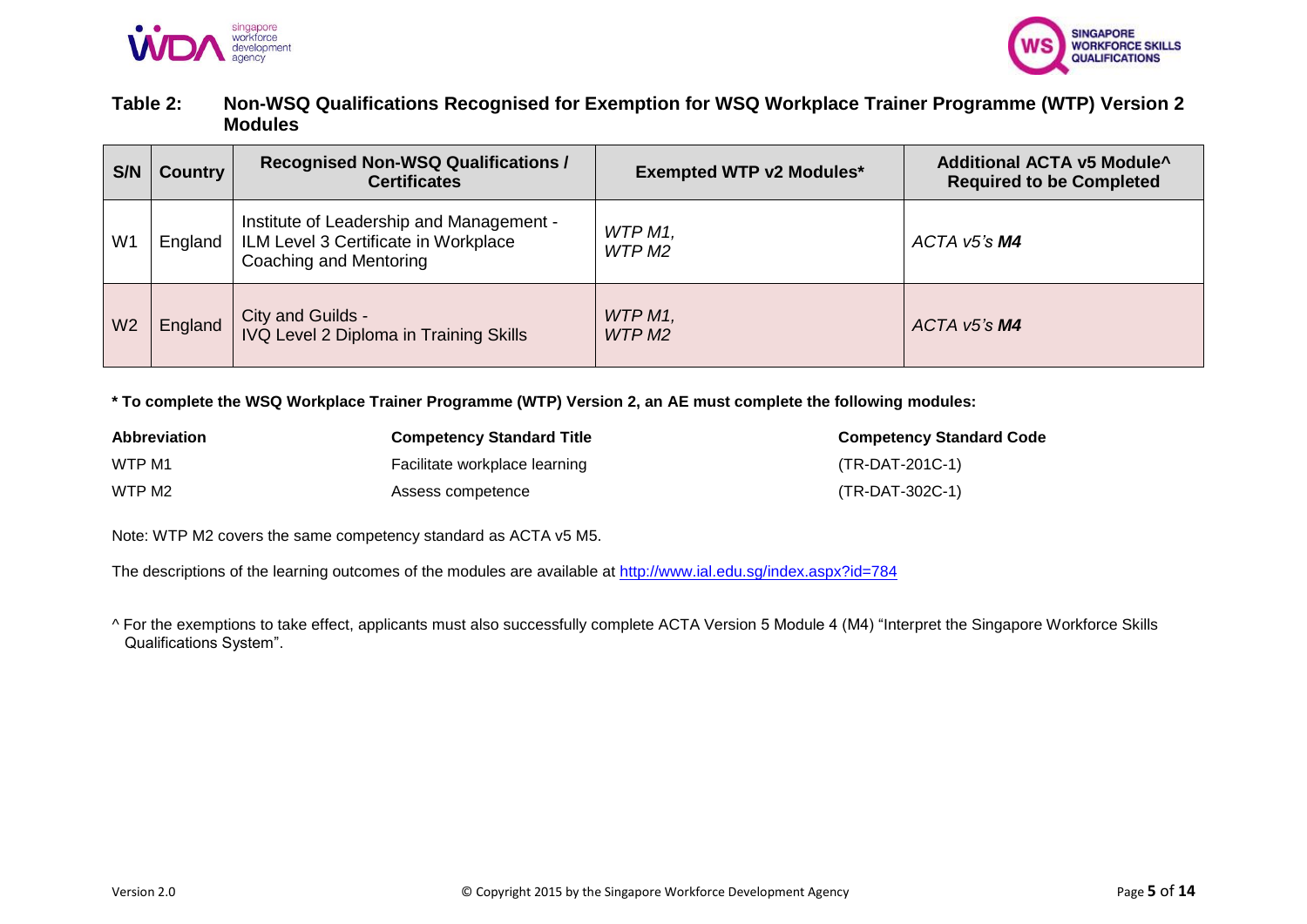



**Table 3: Non-WSQ Qualifications Recognised for Exemption for WSQ Advanced Certificate in Training and Assessment (ACTA) Version 5 Modules**

| S/N     | <b>Country</b> | <b>Recognised Non-WSQ Qualifications /</b><br><b>Certificates</b>                                                                                                                            | <b>Exempted</b><br><b>ACTA v5 Module/s*</b>      | <b>Additional ACTA Module/s Required</b><br>to be completed for Award of full<br><b>ACTA v5 qualification*</b> |
|---------|----------------|----------------------------------------------------------------------------------------------------------------------------------------------------------------------------------------------|--------------------------------------------------|----------------------------------------------------------------------------------------------------------------|
| A1/v5/1 | Australia      | TAE40110<br><b>AQF Certificate IV in</b><br>Training and Assessment,<br><b>Registered Training Organisations</b>                                                                             | <b>ACTA v5 Modules:</b><br>M1, M2, M3, M5 and M6 | <b>ACTA v5 Modules:</b><br>M4                                                                                  |
| A1/v5/2 | Singapore      | Institute of Technical Education (ITE)<br>Train-the-Trainer modules:<br>Plan and Implement OJT (version 1 or 2)<br>Coaching Skills (version 1 or 2)<br>Instructional Skills (version 1 or 2) | ACTA v5 Modules:<br>M1, M3, and M5               | ACTA v5 Modules:<br><b>M2, M4 and M6</b>                                                                       |
| A1/v5/3 | Singapore      | WSQ Workplace Trainer Programme<br>Version 2 - WTP v2                                                                                                                                        | Completed ACTA v5<br>Module:<br>M <sub>5</sub>   | <b>ACTA v5 Modules:</b><br>M1, M2, M3, M4 and M6                                                               |

**\* To complete the WSQ Advanced Certificate in Training and Assessment (ACTA) Version 5, an AE must complete the following modules:**

| <b>Abbreviation</b> | <b>Competency Standard Title</b>                               | <b>Competency Standard Code</b> |
|---------------------|----------------------------------------------------------------|---------------------------------|
| ACTA v5 M1          | Apply Adult Learning Principles in Training                    | (TR-LDD-301C-1)                 |
| ACTA v5 M2          | Design a Learning Experience                                   | (TR-LDD-302C-1)                 |
| ACTA v5 M3          | Prepare and Facilitate a Learning Experience                   | (TR-DAT-301C-1)                 |
| ACTA v5 M4          | Interpret the Singapore Workforce Skills Qualifications System | (TR-PSC-301C-1)                 |
| ACTA v5 M5          | <b>Assess Competence</b>                                       | (TR-DAT-302C-1)                 |
| ACTA v5 M6          | Prepare for Continuing Professional Development                | (TR-PSC-302C-1)                 |

The descriptions of the learning outcomes of the modules are available at <http://www.ial.edu.sg/index.aspx?id=636>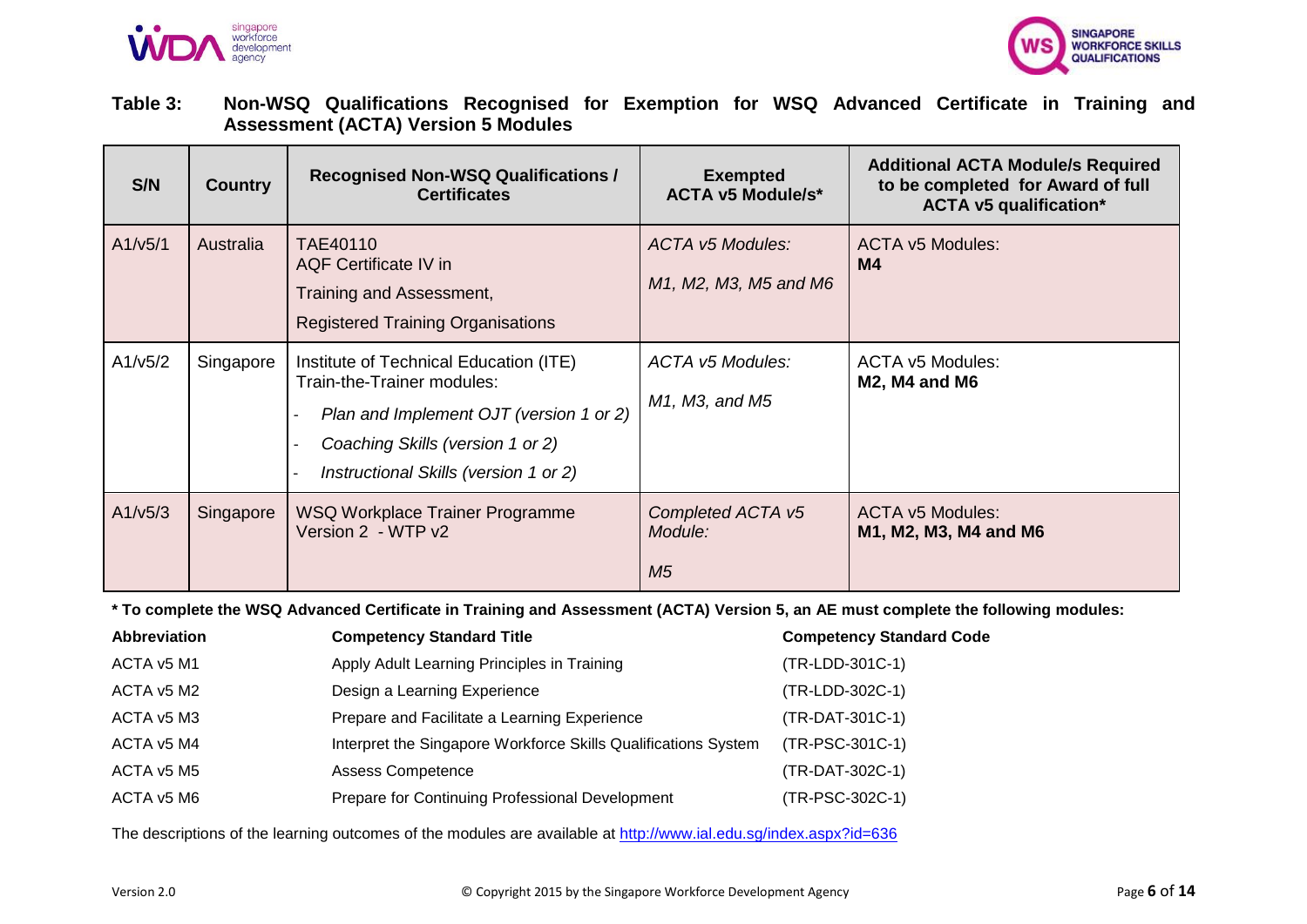



### **Table 4: Non-WSQ Qualifications Recognised for Exemption for WSQ Diploma in Adult and Continuing Education (DACE) Version 2 Modules**

| S/N      | <b>Country</b> | <b>Recognised Non-WSQ</b><br><b>Qualifications / Certificates</b>                                                                                         | <b>Exempted</b><br>DACE <sub>v2</sub><br>Module/s*                                         | <b>Additional Module/s</b><br><b>Required to be completed</b><br>for Award of DACE v2<br>qualification* | <b>Elective Modules of the Corresponding</b><br><b>Non-WSQ Qualifications / Certificates</b><br>that are Recognised for Additional<br><b>Credit Exemption</b>                                                                                                                              |
|----------|----------------|-----------------------------------------------------------------------------------------------------------------------------------------------------------|--------------------------------------------------------------------------------------------|---------------------------------------------------------------------------------------------------------|--------------------------------------------------------------------------------------------------------------------------------------------------------------------------------------------------------------------------------------------------------------------------------------------|
| D/v2/1.1 | Australia      | TAA50104<br>AQF Diploma in Training<br>and Assessment - National<br>Assessors and Workplace<br>Trainers Body, Registered<br><b>Training Organisations</b> | DACE <sub>v2</sub><br>Modules:<br>CM4, CM5,<br>Practicum,<br>EM1 and EM2                   | DACE v2 Modules:<br>CM1, CM2 and CM3                                                                    |                                                                                                                                                                                                                                                                                            |
| D/v2/1.2 | Australia      | <b>TAE50111</b><br><b>AQF Diploma of Vocational</b><br><b>Education and Training</b>                                                                      | DACE <sub>v2</sub><br>Modules:<br>CM1, CM5<br>and<br>EM <sub>1</sub>                       | DACE v2 Modules:<br>CM2, CM3, CM4,<br><b>Practicum, and Balance</b><br><b>Electives</b>                 | CM3: "TAETAS501B<br><b>Undertake Organisational</b><br><b>Training Needs Analysis"</b><br>CM4: "TAEDES502A<br>Design and Develop Learning<br>Resources"<br>"TAEDES505A<br>EM2:<br><b>Evaluate a Training Programme"</b><br>EM3: "TAEDES503A<br>Design and Develop e-learning<br>Resources" |
| D/v2/1.3 | Australia      | TAE50211<br>AQF Diploma of Training<br>Design and Development                                                                                             | DACE <sub>v2</sub><br>Modules:<br>CM3, CM4,<br>CM <sub>5</sub> ,<br>Practicum,<br>EM1, EM2 | DACE v2 Modules:<br>CM1 and CM2                                                                         | $CM1$ :<br>"TAEPDD501A<br><b>Maintain and Enhance</b><br><b>Professional Practice"</b><br><sub>or</sub><br>"TAEDEL502A<br><b>Provide Advanced Facilitation</b><br>Practice"                                                                                                                |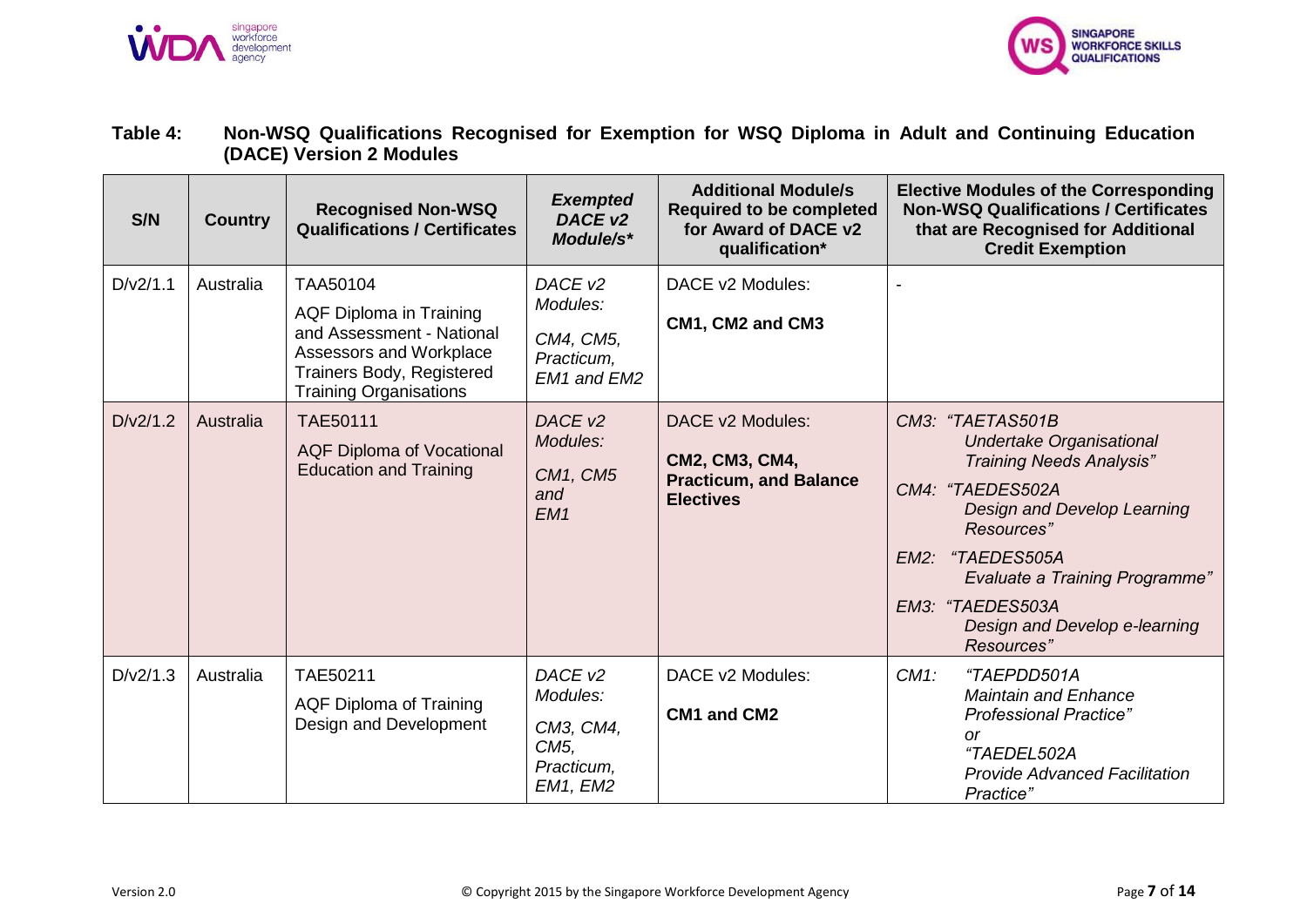



| S/N    | <b>Country</b> | <b>Recognised Non-WSQ</b><br><b>Qualifications / Certificates</b>                                                                                               | <b>Exempted</b><br>DACE v2<br>Module/s*                    | <b>Additional Module/s</b><br><b>Required to be completed</b><br>for Award of DACE v2<br>qualification*                                             | <b>Elective Modules of the Corresponding</b><br><b>Non-WSQ Qualifications / Certificates</b><br>that are Recognised for Additional<br><b>Credit Exemption</b> |
|--------|----------------|-----------------------------------------------------------------------------------------------------------------------------------------------------------------|------------------------------------------------------------|-----------------------------------------------------------------------------------------------------------------------------------------------------|---------------------------------------------------------------------------------------------------------------------------------------------------------------|
| D/v2/2 | Australia      | Master of Training and<br>Development (MTD)<br><b>Griffith University -</b><br>Singapore                                                                        | DACE v2<br>Modules:<br>CM4, CM5,<br>Practicum,<br>EM1, EM2 | <b>ACTA or equivalent is a</b><br>prerequisite;<br>DACE v2 Modules:<br>CM1, CM2 and CM3                                                             |                                                                                                                                                               |
| D/v2/3 | England        | Master of Arts in Lifelong<br>Learning and Leadership<br>(MALLL) - Institute of<br><b>Education, University</b><br>College London (IOE-UCL)<br>- Singapore      | DACE <sub>v2</sub><br>Modules:<br>CM1 and CM2              | <b>ACTA or equivalent is a</b><br>prerequisite;<br>DACE v2 Modules:<br>CM3, CM4, CM5,<br><b>Practicum and Balance</b><br><b>Electives</b>           |                                                                                                                                                               |
| D/v2/4 | Singapore      | Master of Arts in<br>Instructional Design and<br>Technology (MAIDT) -<br>National Institute of<br>Education (NIE),<br>Nanyang Technological<br>University (NTU) |                                                            | <b>ACTA or equivalent is a</b><br>prerequisite;<br>DACE v2 Modules:<br>CM1, CM2, CM3, CM4,<br><b>CM5, Practicum and</b><br><b>Balance Electives</b> | CM3:<br>"Training Needs Assessment and<br>Solutions"<br>$EM2$ :<br>"Evaluation Models and Methods"<br><b>EM3: "Designing E-Learning Systems"</b>              |
| D/v2/5 | Singapore      | Master of Arts in<br><b>Professional Education</b><br>$(MAPE) -$<br>National Institute of<br>Education (NIE),<br>Nanyang Technological<br>University (NTU)      |                                                            | <b>ACTA or equivalent is a</b><br>prerequisite;<br>DACE v2 Modules:<br>CM1, CM2, CM3, CM4,<br><b>CM5, Practicum and</b><br><b>Balance Electives</b> | CM3:<br>"Training Needs Assessment and<br>Solutions"<br>$EM4$ :<br>"Facilitating Learning and<br>Performance Improvements at<br>Work"                         |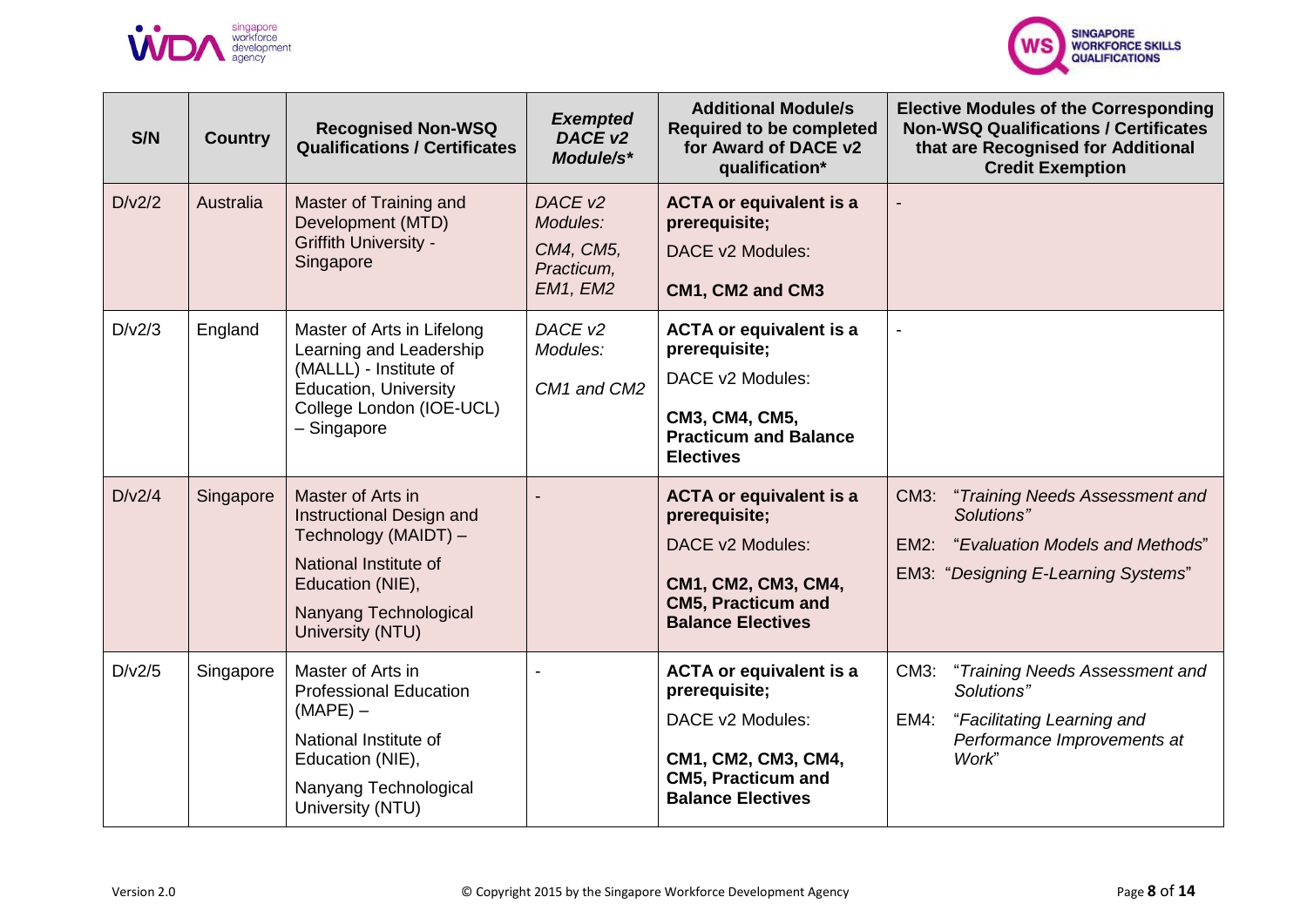



#### **\* To complete the WSQ Diploma in Adult and Continuing Education (DACE) Version 2, an AE must complete the following modules:**

| <b>Core Modules</b>                                 |                                                                                   |                                 |
|-----------------------------------------------------|-----------------------------------------------------------------------------------|---------------------------------|
| <b>Abbreviation</b>                                 | <b>Competency Standard Title</b>                                                  | <b>Competency Standard Code</b> |
| DACE v2 CM1                                         | Develop practice through reflection                                               | (TR-PPD-402C-1)                 |
| DACE v2 CM2                                         | Review competency-based training approaches for adult workers                     | (TR-PSC-402C-1)                 |
| DACE v2 CM3                                         | Conduct a training needs analysis                                                 | (TR-HRD-402C-1)                 |
| DACE v2 CM4                                         | Develop curriculum and instruction for adult learning programme                   | (TR-LDD-403C-2)                 |
| DACE v <sub>2</sub> CM <sub>5</sub>                 | Develop and review competency-based assessment                                    | (TR-DAT-403C-1)                 |
| Additional Requirement:<br>Practicum                | Application of CM3, CM4 and CM5 competencies in an authentic CET work environment |                                 |
| <b>Elective Tracks and Modules</b>                  |                                                                                   |                                 |
|                                                     | <b>Elective Track 1 (Assessment and Evaluation):</b>                              |                                 |
| DACE v2 EM1                                         | Develop assessment tools                                                          | (TR-DAT-405E-1)                 |
| DACE v2 EM2<br>Evaluate an adult learning programme |                                                                                   | (TR-ERT-403E-1)                 |
| Elective Track 2 (e-Learning):                      |                                                                                   |                                 |
| DACE v2 EM3                                         | Design and develop an e-learning programme                                        | (TR-LDD-405E-1)                 |
|                                                     | <b>Elective Track 3 (Workplace Learning and Training):</b>                        |                                 |
| DACE v2 EM4                                         | Develop a workplace learning plan                                                 | (TR-LDD-406E-2)                 |
| DACE v2 EM5                                         | Develop an on-the-job training programme                                          | (TR-LDD-407E-1)                 |
|                                                     |                                                                                   |                                 |

The descriptions of the learning outcomes of the modules are available at <http://www.ial.edu.sg/index.aspx?id=88>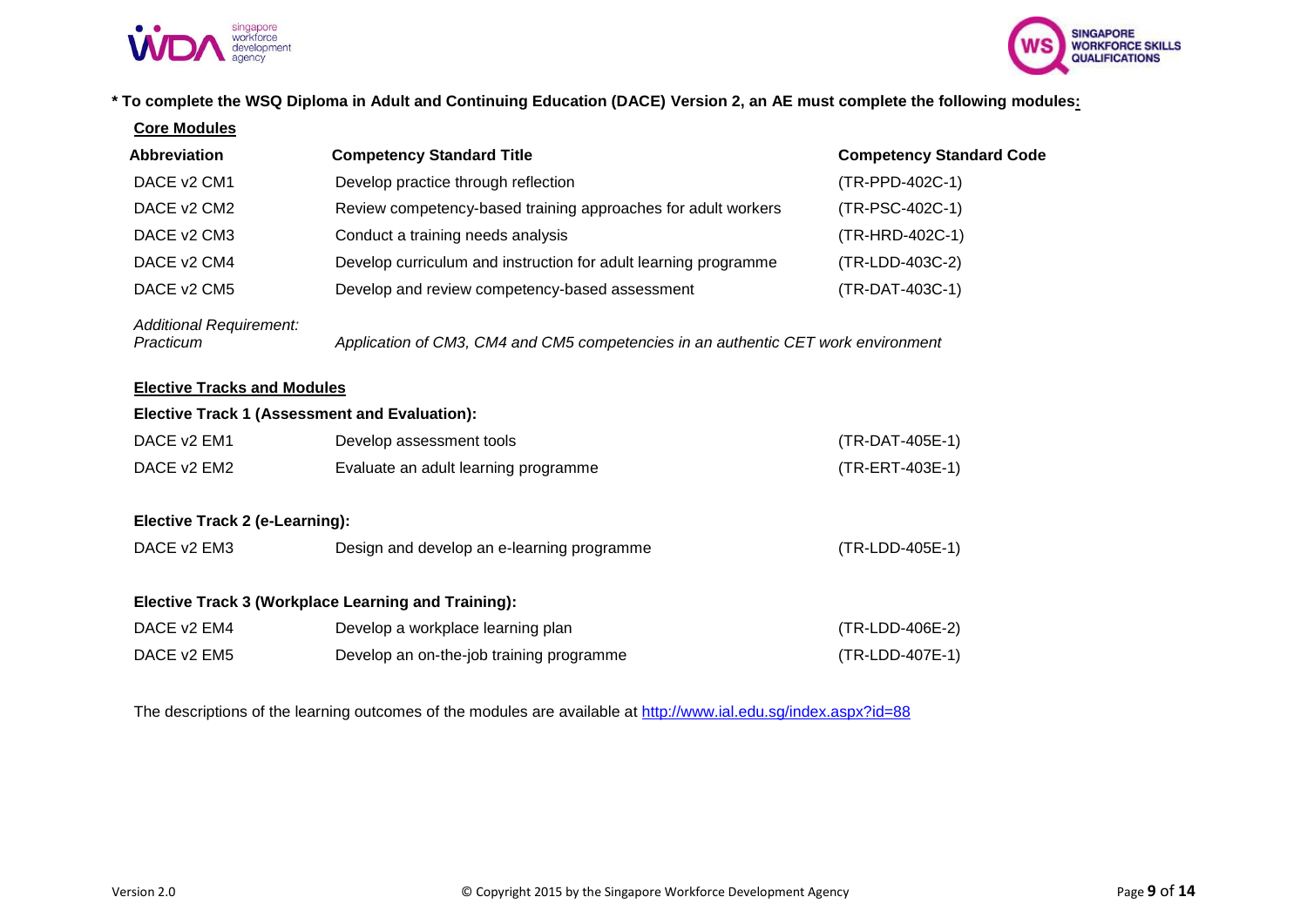



## <span id="page-9-0"></span>**Section D1) MODULAR EQUIVALENCY BETWEEN ACTA VERSIONS 4 AND 5 AND ARRANGEMENT FOR COMPLETION OF ACTA VERSION 5 BY LEARNERS WHO PARTIALLY COMPLETED ACTA VERSION 4:**

Table 5 lists the equivalency between modules of ACTA Versions 4 and 5. For ACTA Version 5 (ACTA v5) M1 and M3, there is no one-to-one equivalency and only the full combination of ACTA v4 modules indicated in Table 5 will be recognised for equivalency to ACTA v5 M1 and M3. For ACTA v5 M2 and M6, there is no equivalency with any of the ACTA v4 modules.

Learners who partially completed ACTA v4 and who wish to complete the remaining ACTA v5 module(s) to attain the full ACTA v5 qualification should check with IAL for bridging arrangements.

Learners who have already attained any of the previous versions of the full ACTA qualification i.e. v1, v2, v3 or v4 will continue to be recognised as having attained the full ACTA qualification.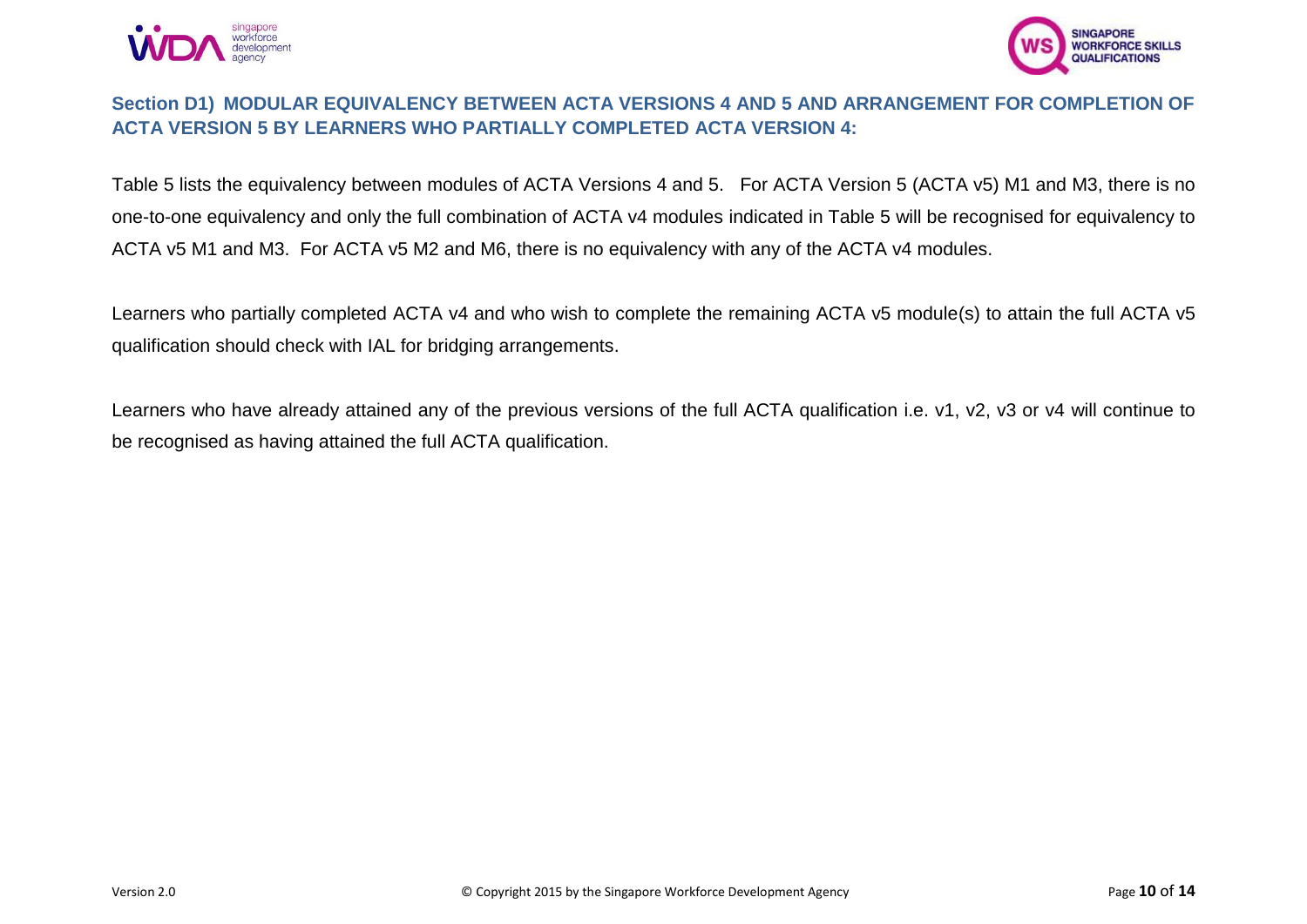



#### **Table 5: Equivalency between Modules of ACTA Versions 4 and 5**

|                                                                                         | <b>ACTA Version 5 (v5) Requirements</b>                                  |               |                                                                                                                                                                                                 |
|-----------------------------------------------------------------------------------------|--------------------------------------------------------------------------|---------------|-------------------------------------------------------------------------------------------------------------------------------------------------------------------------------------------------|
| <b>WSQ Competency</b><br><b>ACTA v5 Modules to be Completed</b><br><b>Standard Code</b> |                                                                          |               | <b>ACTA Version 4 (v4) Equivalency</b>                                                                                                                                                          |
| M1                                                                                      | Apply Adult Learning Principles in<br>Training                           | TR-LDD-301C-1 | The following combination of ACTA v4 modules is equivalent to ACTA v5 M1 and M3:<br>> ACTA v4 CU2 'Apply Adult Learning Principles and Code of Ethics Relating to<br>Training' (TR-HCD-301C-2); |
| M3                                                                                      | Prepare and Facilitate A Learning<br>Experience                          | TR-DAT-301C-1 | and<br>> ACTA v4 CU4a 'Prepare and Facilitate Classroom Training' (TR-TDL-304C-1)<br>or ACTA v4 CU4b 'Prepare and Conduct On-The-Job Training' (TR-TDL-303C-1)                                  |
| M2                                                                                      | Design a Learning Experience                                             | TR-LDD-302C-1 | ACTA v4 has no equivalency with ACTA v5 M2                                                                                                                                                      |
| M4                                                                                      | Interpret the Singapore Workforce<br><b>Skills Qualifications System</b> | TR-PSC-301C-1 | ACTA v4 CU1 'Interpret the Singapore Workforce Skills Qualification Framework'<br>(TR-HCD-302C-1) is equivalent to ACTA v5 M4                                                                   |
| M5                                                                                      | <b>Assess Competence</b>                                                 | TR-DAT-302C-1 | ACTA v4 CU6 'Conduct Competency-Based Assessment' (TR-TEV-303C-1) is<br>equivalent to ACTA v5 M5                                                                                                |
| M6                                                                                      | <b>Prepare for Continuing</b><br><b>Professional Development</b>         | TR-PSC-302C-1 | ACTA v4 has no equivalency with ACTA v5 M6                                                                                                                                                      |

\*The following ACTA v4 modules have no equivalency with ACTA v5:

CU3a 'Design & Develop a WSQ Facilitated Training Programme' (TR-TDV-301C-1)

CU3b 'Design & Develop On-The-Job Training Programme' (TR-TDV-302C-0)

CU5 'Develop a Competency-Based Assessment' (TR-TEV-302C-1)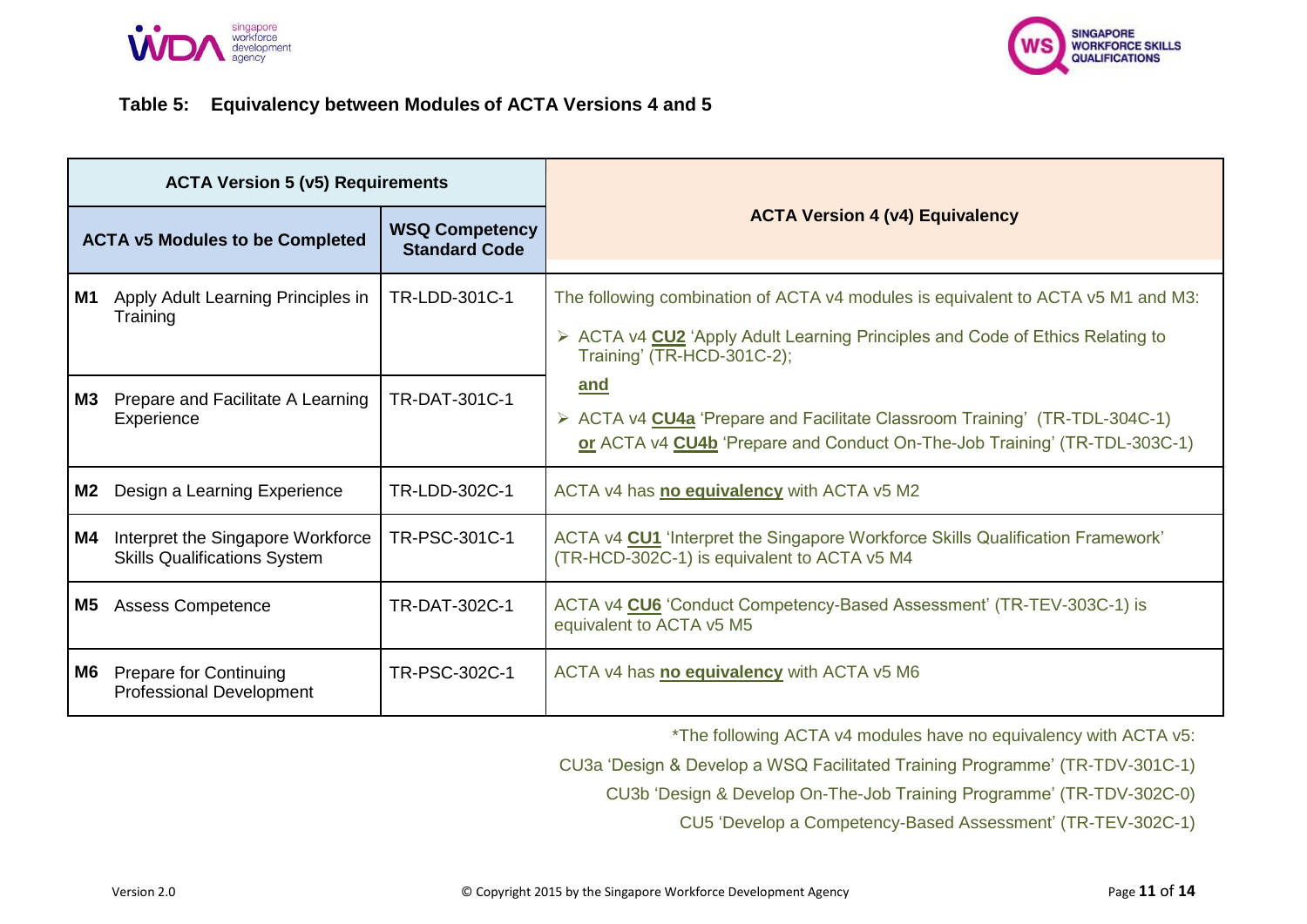



# **Section D2) MODULAR EQUIVALENCY BETWEEN DACE VERSIONS 1 AND 2 AND ARRANGEMENT FOR COMPLETION OF DACE VERSION 2 BY LEARNERS WHO PARTIALLY COMPLETED DACE VERSION 1:**

Table 6 lists the equivalency between modules of DACE Versions 1 and 2.

Learners who partially completed DACE Version 1 (DACE v1) and who wish to complete the remaining DACE Version 2 (DACE v2) module(s) to attain the full DACE v2 qualification should check with IAL for bridging arrangements.

Learners who have already attained the full DACE v1 qualification will continue to be recognised as having attained the full DACE qualification.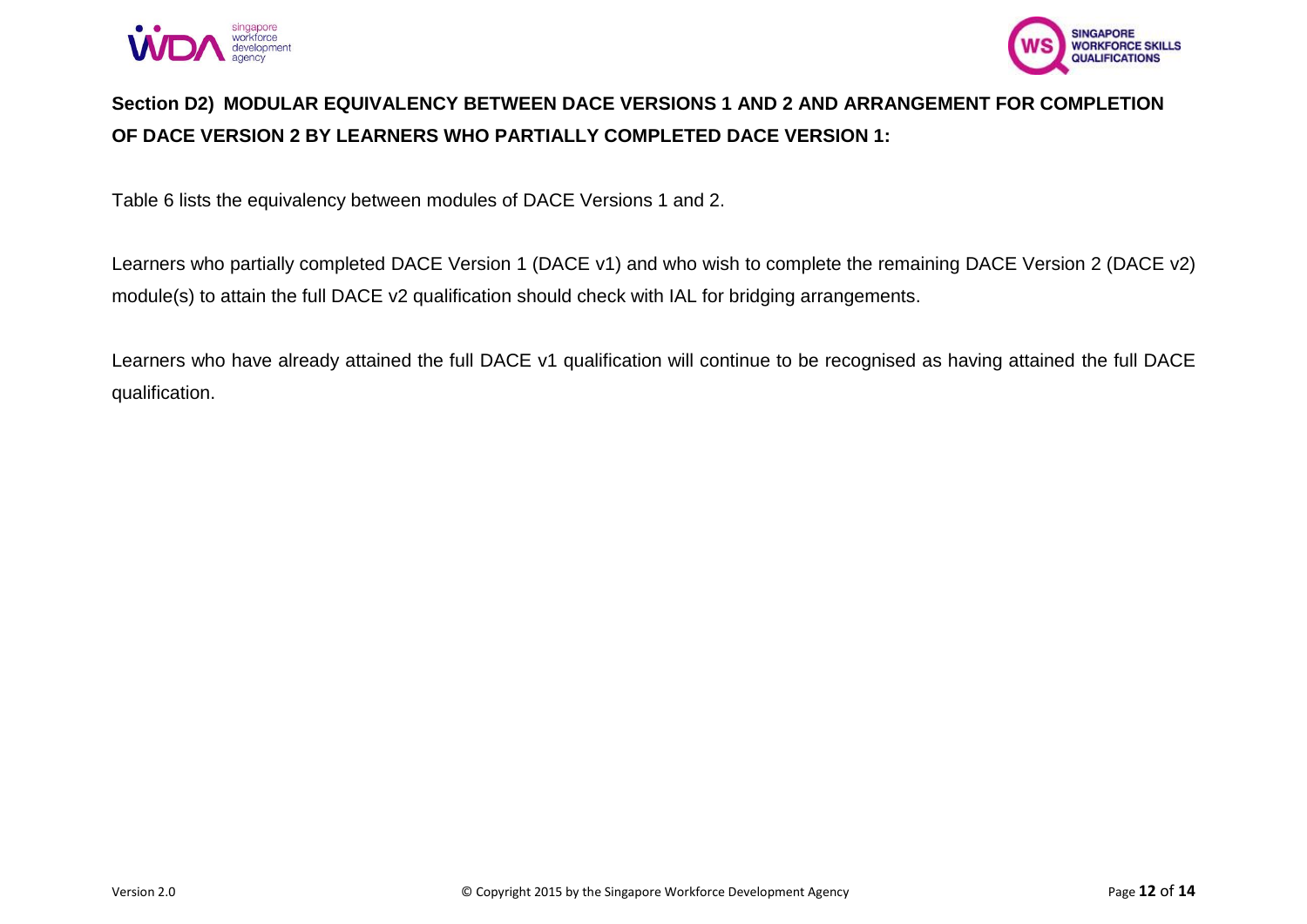



## **Table 6: Equivalency between Modules of DACE Versions 1 and 2**

| DACE Version 2 (v2) Requirements                                                                          |                                                                                                                        |               |                                                                                                                                                                                                                                                                                 |
|-----------------------------------------------------------------------------------------------------------|------------------------------------------------------------------------------------------------------------------------|---------------|---------------------------------------------------------------------------------------------------------------------------------------------------------------------------------------------------------------------------------------------------------------------------------|
| <b>WSQ</b><br><b>DACE v2 Core Modules</b><br><b>Competency</b><br>to be Completed<br><b>Standard Code</b> |                                                                                                                        |               | <b>DACE Version 1 (v1) Equivalency</b>                                                                                                                                                                                                                                          |
| CM <sub>1</sub> /RP                                                                                       | Develop Practice Through<br>Reflection                                                                                 | TR-PPD-402C-1 | DACE v1 C1 'Develop Practice Through Reflection' (TR-PPD-401C-1) is equivalent to<br>DACE v2 CM1                                                                                                                                                                                |
| <b>CM2/CBT</b>                                                                                            | Review Competency- based<br><b>Training Approaches for Adult</b><br><b>Workers</b>                                     | TR-PSC-402C-1 | DACE v1 C2 'Review Competency- based Training Approaches for Adult Workers' (TR-<br>PSC-401C-1) is equivalent to DACE v2 CM2                                                                                                                                                    |
| <b>CM3/TNA</b>                                                                                            | <b>Conduct a Training Needs</b><br>Analysis                                                                            | TR-HRD-402C-1 | DACE v1 C4 'Plan a Training Needs Analysis" (TR-HRD-401C-1) is equivalent to DACE<br>v <sub>2</sub> CM <sub>3</sub>                                                                                                                                                             |
| <b>CM4/DCI</b>                                                                                            | Develop Curriculum and<br>Instruction for Adult Learning<br>Programme                                                  | TR-LDD-403C-2 | The following combination of DACE v1 units is equivalent to DACE v2 CM4:<br>DACE v1 C5 'Apply Instructional Design to Create Courseware' (TR-LDD-402C-1)<br>➤<br>and<br>DACE v1 E1 'Design and Develop Curriculum for Adult Learning Programmes' (TR-<br>$LDD-401E-1)$          |
| CM5/AD                                                                                                    | Develop and Review<br>Competency- based Assessment                                                                     | TR-DAT-403C-1 | DACE v1 C7 'Implement and Evaluate Assessment' (TR-DAT-402C-1) is equivalent to<br>DACE v2 CM5                                                                                                                                                                                  |
| DACE <sub>v2</sub><br><b>Practicum</b>                                                                    | Practicum = $30$ hours (Includes<br>assessment for CM3, CM4 and<br>CM5 based on completed<br><b>Workplace Project)</b> | <b>NA</b>     | The following combination of DACE v1 units is equivalent to DACE v2 Practicum:<br>DACE v1 <b>Integrated Practicum</b> which is 30 hours and linked to Core Units C3, C5,<br>C6 and C7<br>and<br>DACE v1 Capstone Project which is 30 hours and linked to selected Elective Unit |